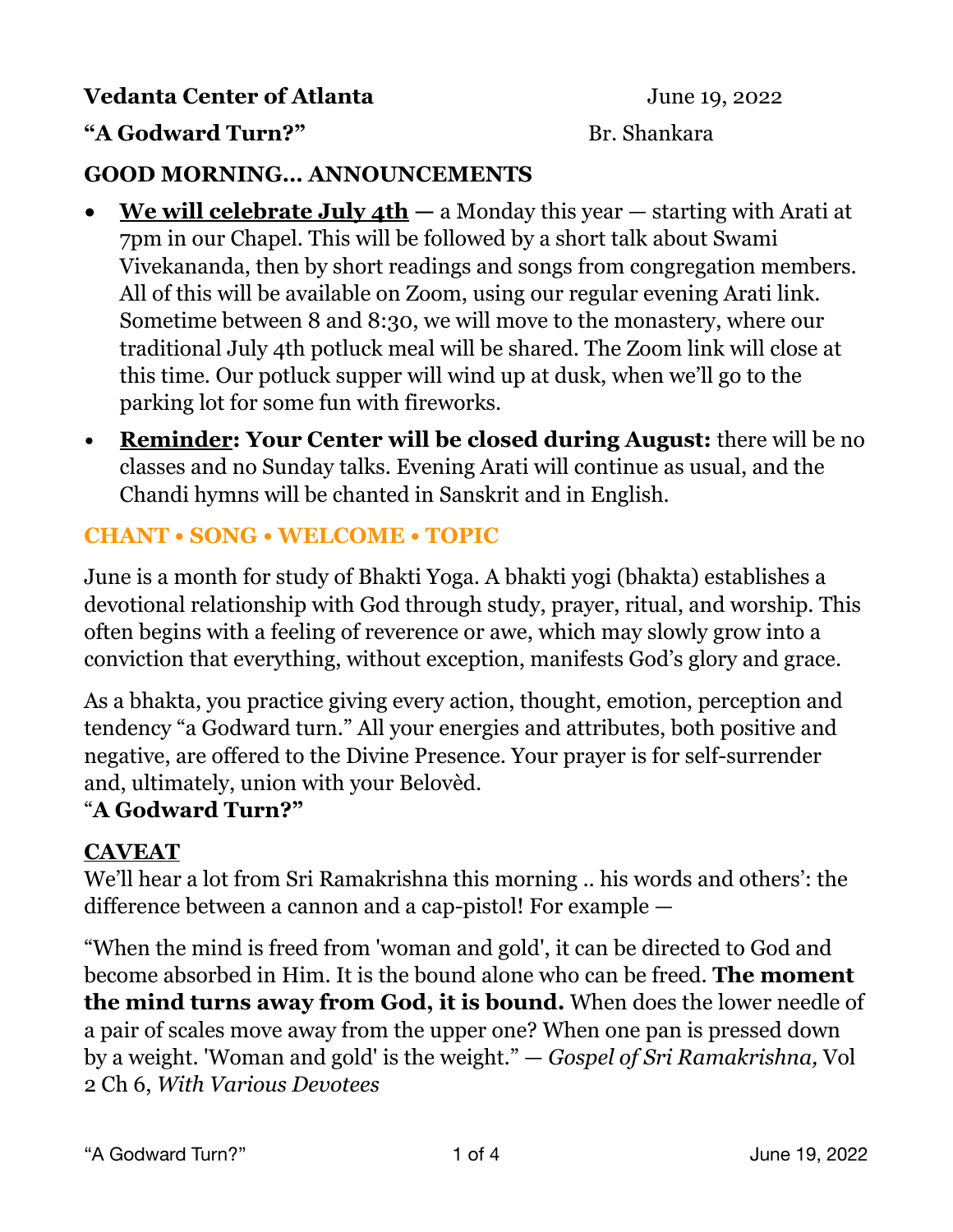Q: "Master Wu Hsin, I feel that I am changing, improving, closer to my goal. What can I do to give more speed to this?"

A: "Can you fold the sky?

Do not be homesick for a home you never left.

Abiding in Being Conscious is more than mere intellectual accomplishment. The seeker must dissolve."

As we discussed last week, Consciousness, Divine Presence, the Self, Existence, God, the life you live, all are one and the same. Which leads directly to the logic of Swami Prabhavananda's instruction, "Give *everything* a Godward turn."

This morning we will explore more fully what this instruction means to a devotee of the bhakti (devotional) path, and how the practice of this teaching can, over time, cause the seeker to dissolve into what has been sought..

From the *Gospel of Sri Ramakrishna,* Ch. 5, "The Master and Keshab"

The Brahmo devotees looked wistfully at the Master. Gradually he came back to sense consciousness; but the divine intoxication still lingered. He said to himself in a whisper: "Mother, why have You brought me here? They are hedged around and not free. Can I free them?" Did the Master find that the people assembled there were locked within the prison walls of the world? Did their helplessness make the Master address these words to the Divine Mother?

Sri Ramakrishna was gradually becoming conscious of the outside world. (Two) devotee(s) were talking about Pavhari Baba. Another Brahmo devotee said to the Master: "Sir, these gentlemen visited Pavhari Baba. He lives in Ghazipur. He is a holy man like yourself."

The Master could hardly talk; he only smiled. The devotee continued, "Sir, Pavhari Baba keeps your photograph in his room." Pointing to his body the Master said with a smile, "Just a pillow-case."

The Master continued: "But you should remember that the heart of the devotee is the abode of God. He dwells, no doubt, in all beings, but He especially manifests Himself in the heart of the devotee.

A landlord may at one time or another visit all parts of his estate, but people say he is generally to be found in a particular drawing-room. The heart of the devotee is the drawing-room of God.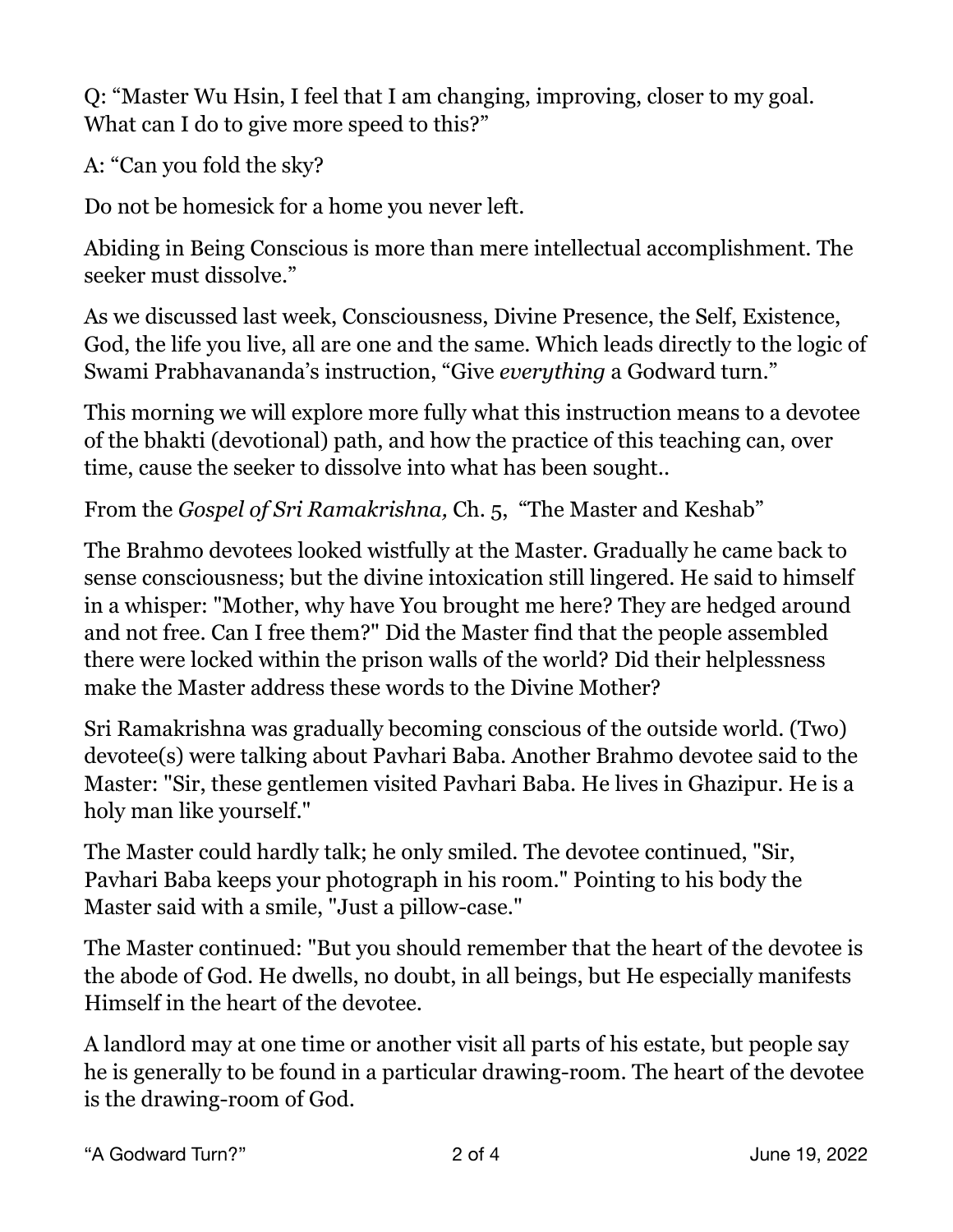"He who is called Brahman by the jnanis is known as Atman by the yogis and as Bhagavan by the bhaktas. The same brahmin is called priest, when worshipping in the temple, and cook, when preparing a meal in the kitchen.

The jnani, sticking to the path of knowledge, always reasons about the Reality, saying, 'Not this, not this'. Brahman is neither 'this' nor 'that'; It is neither the universe nor its living beings. Reasoning in this way, the mind becomes steady. Then it disappears and the aspirant goes into samadhi. This is the Knowledge of Brahman. It is the unwavering conviction of the jnani that Brahman alone is real and the world illusory. All these names and forms arc illusory, like a dream.

What Brahman is cannot be described. One cannot even say that Brahman is a Person. This is the opinion of the jnanis, the followers of Vedanta philosophy.

"But the bhaktas accept all the states of consciousness. They take the waking state to be real also. They don't think the world to be illusory, like a dream. They say that the universe is a manifestation of God's power and glory. God has created all these — sky, stars, moon, sun, mountains, ocean, men, animals. They constitute His glory. He is within us, in our hearts. Again, He is outside. The most advanced devotees say that He Himself has become all this — the twenty-four cosmic principles, the universe, and all living beings. The devotee of God wants to eat sugar, not to become sugar. (*All laugh*.)

"Do you know how a lover of God feels? His attitude is: 'O God, Thou art the Master, and I am Thy servant. Thou art the Mother, and I am Thy child.' Or again: 'Thou art my Father and Mother. Thou art the Whole, and I am a part.' He doesn't like to say, 'I am Brahman.' …

"But the Reality is one and the same. The difference is only in name. He who is Brahman is verily Atman, and again. He is the Bhagavan. He is Brahman to the followers of the path of knowledge, … and Bhagavan to the lovers of God."

The steamer had been going toward Calcutta; but the passengers, with their eyes fixed on the Master and their ears given to his nectar-like words, were oblivious of its motion. Dakshineswar, with its temples and gardens, was left behind. The paddles of the boat churned the waters of the Ganges with a murmuring sound. But the devotees were indifferent to all this. Spellbound, they looked on a great yogi, his face lighted with a divine smile, his countenance radiating love, his eyes